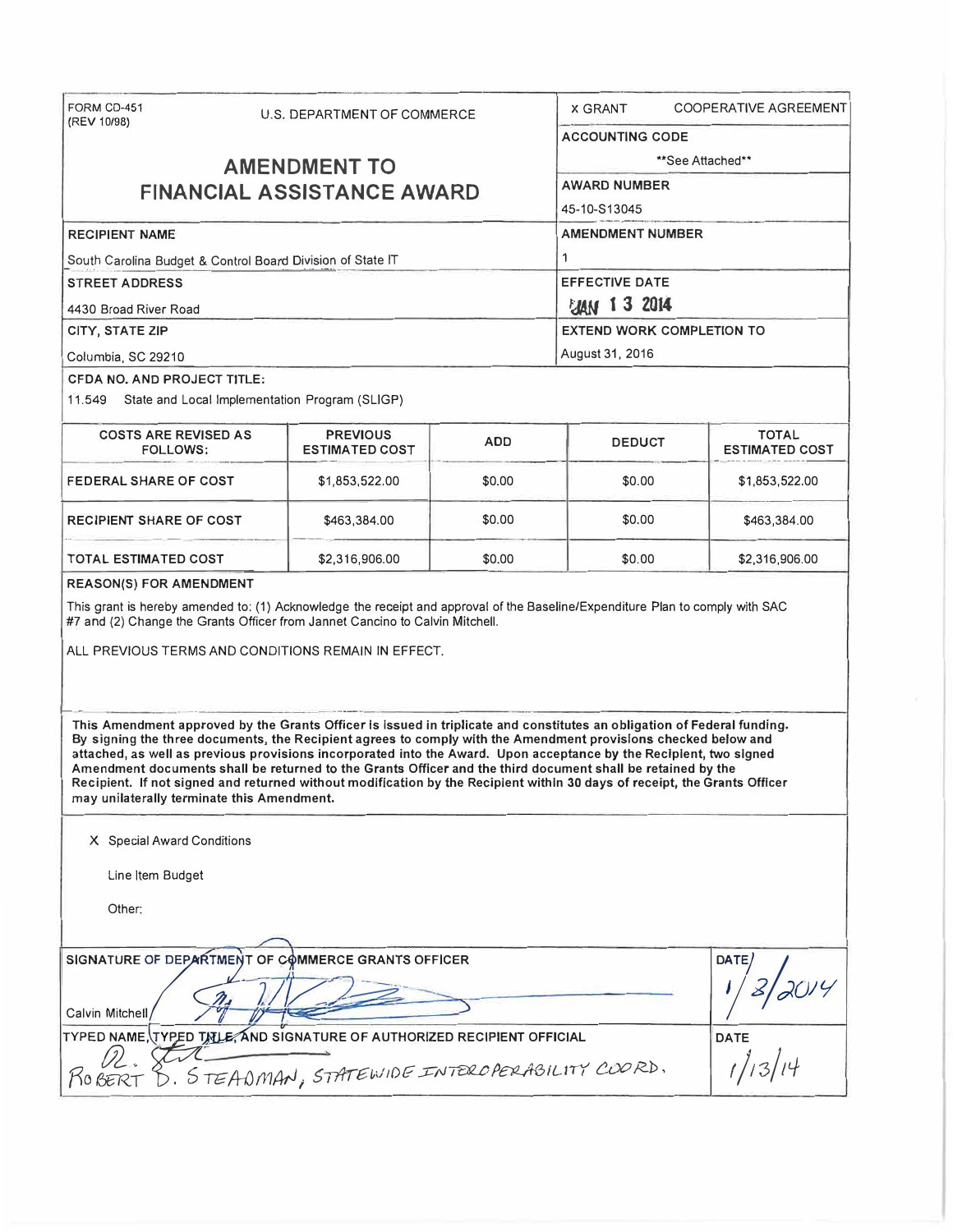Award Number: 45-10-S13045, Amendment Number 1 Federal Program Officer: Michael Dame Requisition Number: S13045 Employer Identification Number: 57-6000286 Dun & Bradstreet No: 799995886 Recipient ID: 1120793 Requestor ID: 1120793

#### **Award ACCS Information**

| <b>Award ACCS Information</b> |             |              |                        |             |                          |  |  |
|-------------------------------|-------------|--------------|------------------------|-------------|--------------------------|--|--|
| Bureau<br>Code                | <b>FCFY</b> | Project-Task | Org Code               | Obj Class   | <b>Obligation Amount</b> |  |  |
| 61                            | 2013        | 8150000-000  | 11-00-0000-00-00-00-00 | 41-19-00-00 | \$0.00                   |  |  |

### **Award Contact Information**

| Awan Oblitact Indianon |                |                      |              |
|------------------------|----------------|----------------------|--------------|
| <b>Contact Name</b>    | Contact Type   | Email                | Phone        |
| Mr. Robert D Steadman  | Administrative | Rsteadman@cio.sc.gov | 803-896-4469 |

## **NIST Grants Officer:**

Calvin Mitchell 100 Bureau Drive, MS.1650 Gaithersburg, MD 20899-1650 (301) 975-4585

# **NIST Grants Specialist:**

Husal Rahman 100 Bureau Drive, MS 1650 Gaithersburg, MD 20899-1650 (301) 975-4355